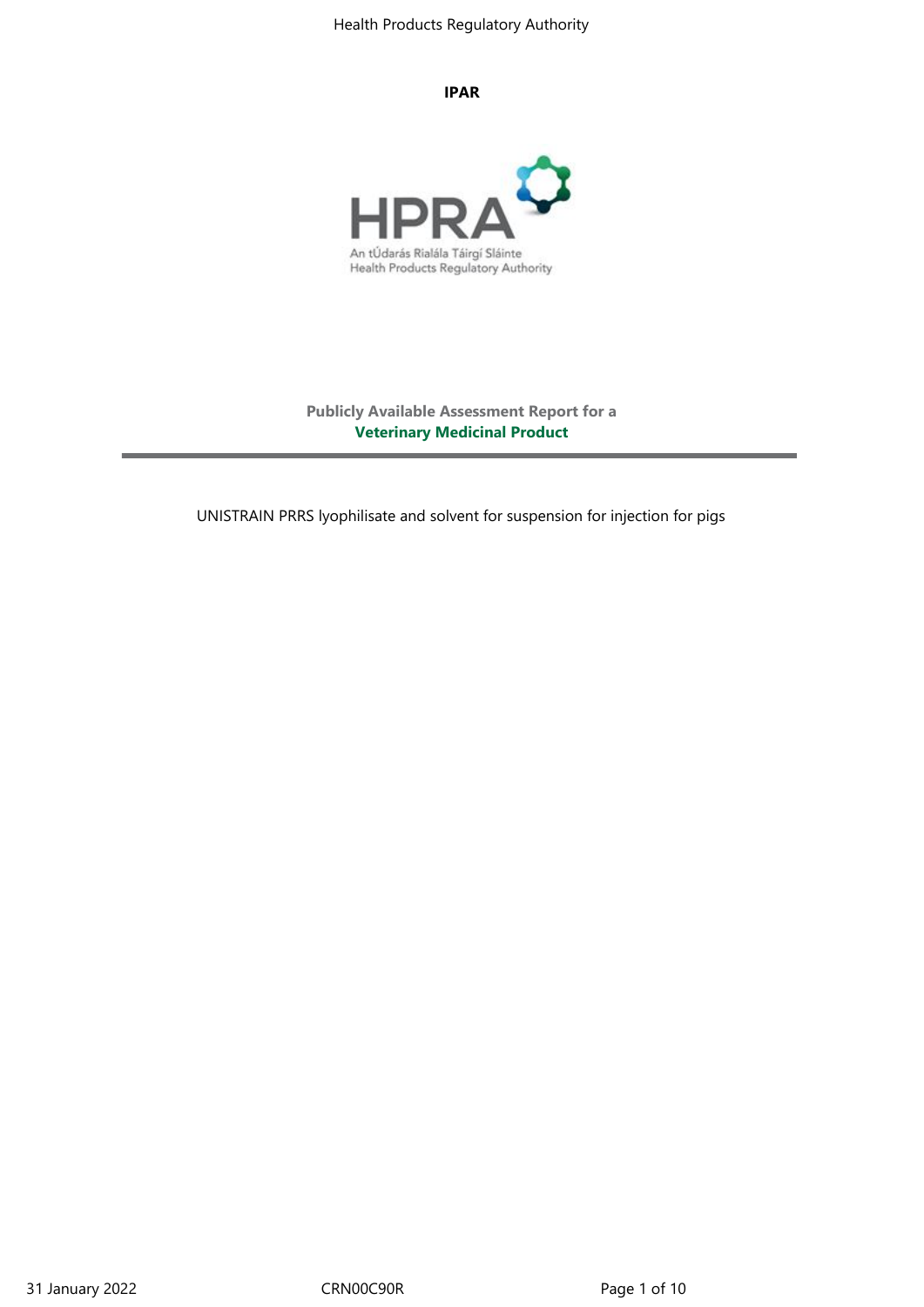### **PRODUCT SUMMARY**

| EU Procedure number                    | IE/V/0287/001/DC                                                                                                                                                                                                                                                                                                                                                                                                                                                                                |
|----------------------------------------|-------------------------------------------------------------------------------------------------------------------------------------------------------------------------------------------------------------------------------------------------------------------------------------------------------------------------------------------------------------------------------------------------------------------------------------------------------------------------------------------------|
| Name, strength and pharmaceutical form | UNISTRAIN PRRS lyophilisate and solvent for suspension for injection for<br>pigs.                                                                                                                                                                                                                                                                                                                                                                                                               |
| Active substance(s)                    | Live, attenuated Porcine reproductive and respiratory syndrome virus<br>(PRRSV), strain VP-046 BIS                                                                                                                                                                                                                                                                                                                                                                                              |
| Applicant                              | Laboratorios Hipra, S.A.<br>Avda. la Selva, 135<br>17170 Amer (Girona)<br><b>SPAIN</b>                                                                                                                                                                                                                                                                                                                                                                                                          |
| Legal basis of application             | Article 12(3) of Directive 2001/82/EC as amended.                                                                                                                                                                                                                                                                                                                                                                                                                                               |
| Date of completion of procedure        | 20th December 2012                                                                                                                                                                                                                                                                                                                                                                                                                                                                              |
| Target species                         | Pigs                                                                                                                                                                                                                                                                                                                                                                                                                                                                                            |
| Indication for use                     | For active immunisation of breeding females from farms affected with<br>European PRRS virus to reduce reproductive disorders, incidence and<br>duration of viraemia, transplacental virus transmission, virus tissue load and<br>clinical signs associated with infection with strains of PRRS virus.<br>Under laboratory conditions, vaccination reduced the negative impact of<br>PRRS virus infection on piglet performance (mortality and weight gain)<br>within the first 28 days of life. |
| ATCvet code                            | QI09AD03                                                                                                                                                                                                                                                                                                                                                                                                                                                                                        |
| <b>Concerned Member States</b>         | AT, BE, BG, CY, CZ, DE, EE, EL, ES, FR, HU, IT, LV, LT, LU, MT, NL, PL, PT, RO,<br>SK, SI, UK                                                                                                                                                                                                                                                                                                                                                                                                   |

### **PUBLIC ASSESSMENT REPORT**

The public assessment report reflects the scientific conclusion reached by the HPRA at the end of the evaluation process and provides a summary of the grounds for approval of the marketing authorisation for the specific veterinary medicinal product. It is made available by the HPRA for information to the public, after the deletion of commercially confidential information. The legal basis for its creation and availability is contained in Article 25.4 of EC Directive 2001/82/EC as amended by Directive 2004/28/EC for veterinary medicinal products. It is a concise document which highlights the main parts of the documentation submitted by the applicant and the scientific evaluation carried out by the HPRA leading to the approval of the product for marketing in Ireland.

The Summary of Product Characteristics (SPC) for this product is available on the HPRA's website.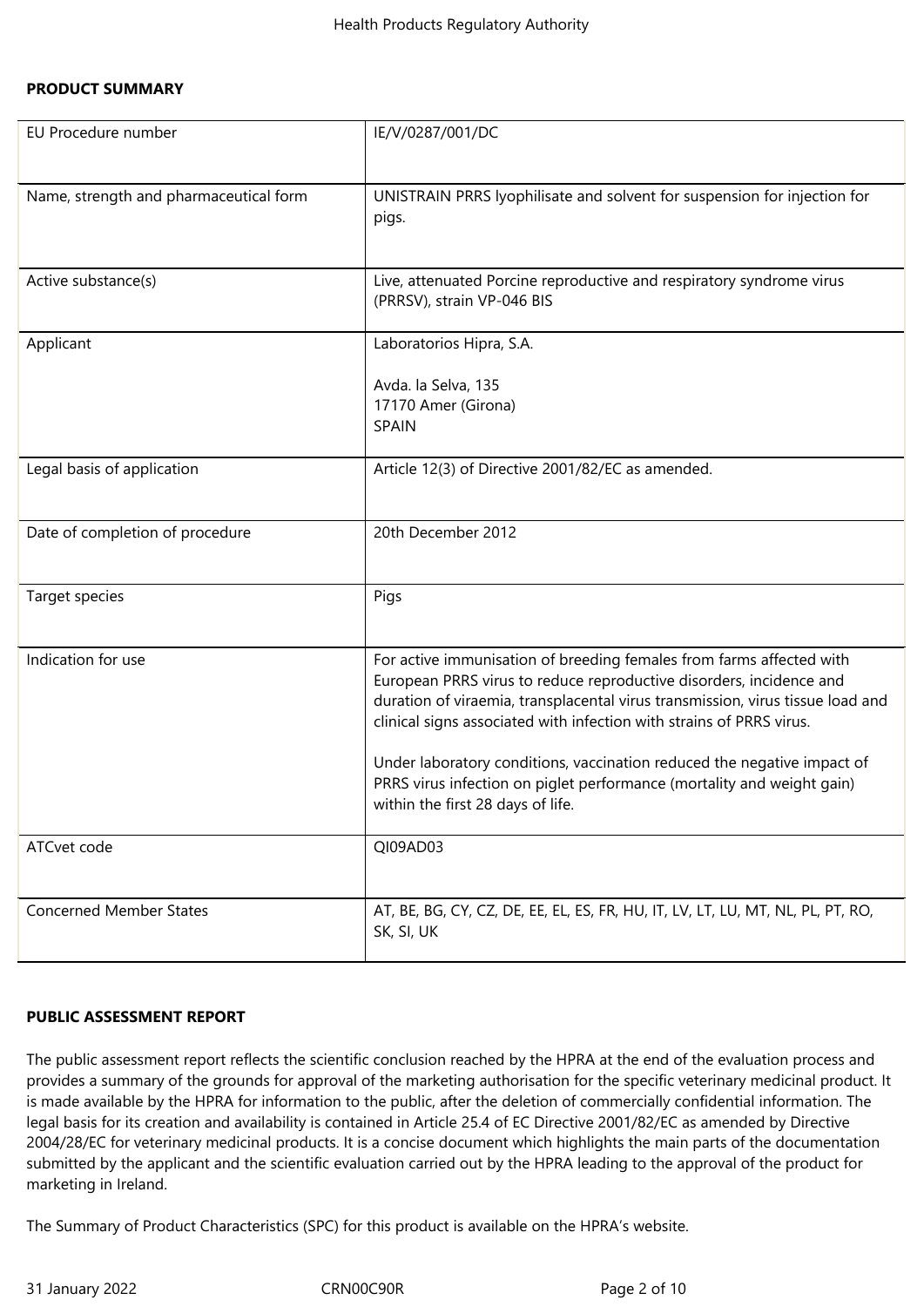## **I. SCIENTIFIC OVERVIEW**

The product is produced and controlled using validated methods and tests, which ensure the consistency of the product released on the market.

It has been shown that the product can be safely used in the target species; the slight reactions observed are indicated in the SPC.

The product is safe for the user, the consumer of foodstuffs from treated animals and for the environment, when used as recommended. Suitable warnings and precautions are indicated in the SPC.

The efficacy of the product was demonstrated according to the claims made in the SPC. The overall benefit/risk analysis is in favour of granting a marketing authorisation.

## **II. QUALITY ASPECTS**

## *A. Qualitative and Quantitative Particulars*

The lyophilised powder fraction contains live attenuated porcine reproductive and respiratory syndrome virus (PRRSV), strain VP-046 BIS (10<sup>3.5</sup>– 10<sup>5.5</sup> CCID<sub>50</sub> per 2 ml dose) as the active ingredient and the excipients disodium phosphate dodecahydrate, potassium dihydrogen phosphate, gelatine, povidone, monosodium glutamate, sodium chloride, potassium chloride, sucrose and water for injections.

A phosphate buffered saline (PBS) solvent is supplied for reconstitution of the lyophilised powder fraction.

The vaccine is supplied in Type I glass vials containing lyophilised powder for 10, 25 or 50 doses while the solvent is supplied in volumes of 20, 50 or 100 ml in Type I (20 ml) or Type II (50 and 100 ml) glass vials. The particulars of the containers and controls performed are provided and conform to the regulation.

The vaccine strain originates from a European isolate PRRSV field strain. Attenuation of this strain was performed by serial passaging in cell cultures to produce the vaccine strain. The choice of the vaccine strain is satisfactorily justified.

The product is an established pharmaceutical form and its development is adequately described in accordance with the relevant European guidelines.

## *B. Method of Preparation of the Product*

The product is manufactured fully in accordance with the principles of good manufacturing practice at a licensed manufacturing site.

Process validation data for the manufacturing process has been presented in accordance with the relevant European guidelines.

## *C. Control of Starting Materials*

Starting materials used in production comply with the relevant Ph. Eur. monographs.

Biological starting materials are in compliance with the relevant Ph. Eur. monographs and guidelines and are appropriately screened for the absence of extraneous agents according to the relevant Ph. Eur. monographs and guidelines; any deviation has been adequately justified.

The master and working seeds have been produced according to the Seed Lot System as described in the relevant guideline.

## *Specific Measures concerning the Prevention of the Transmission of Animal Spongiform Encephalopathies*

Scientific data and/or certificates of suitability issued by the EDQM have been provided and compliance with the Note for Guidance on Minimising the Risk of Transmitting Animal Spongiform Encephalopathy Agents via Human and Veterinary Medicinal Products has been satisfactorily demonstrated.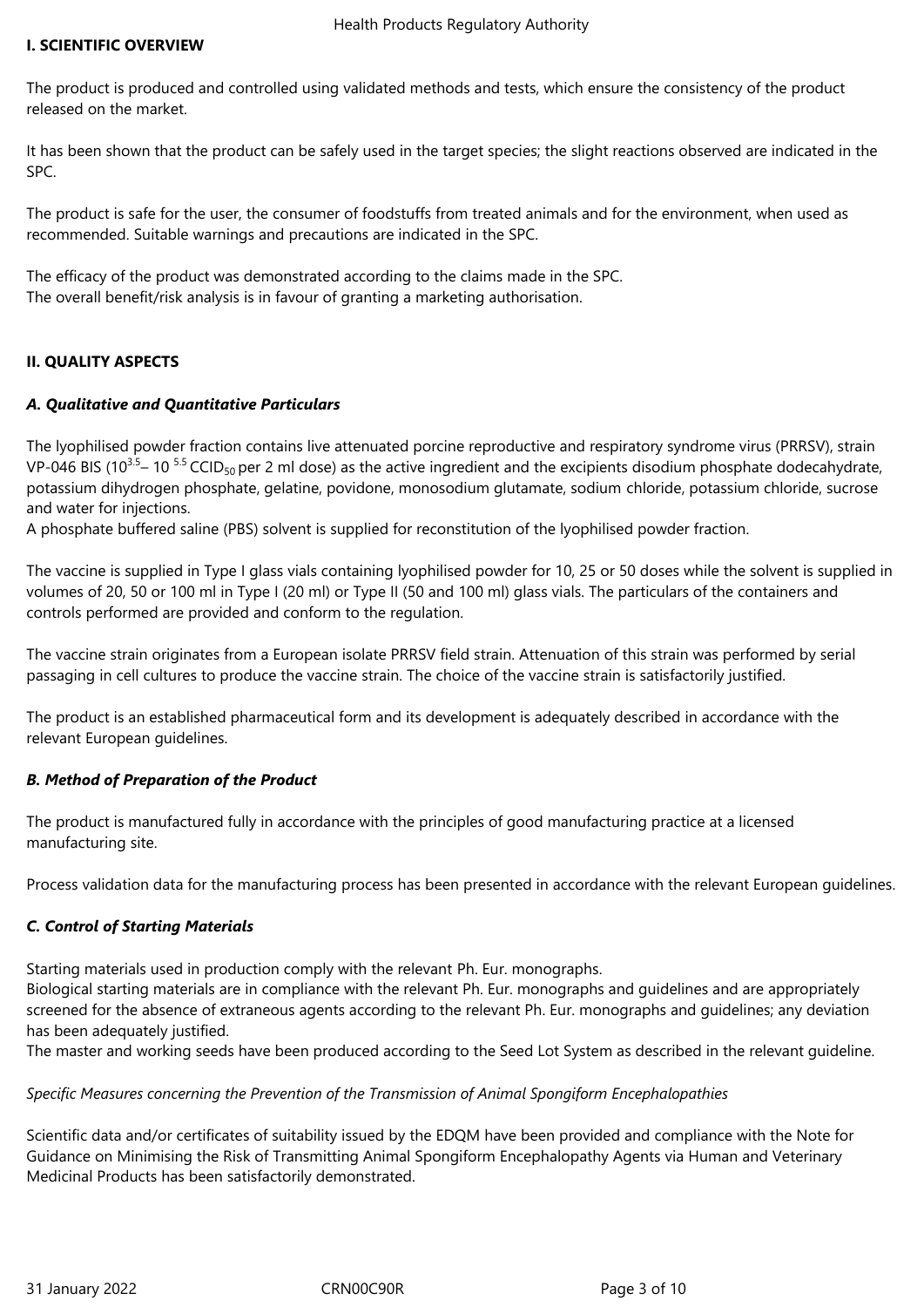#### *D. Control Tests During Production*

The tests performed during production of the antigen are described and the results of 3 consecutive runs, conforming to the specifications, are provided.

### *E. Control Tests on the Finished Product*

The tests performed on the final product conform to the relevant requirements; any deviation from these requirements is justified.

The demonstration of the batch to batch consistency is based on the results of data provided for 6 x lyophilised powder batches and 3 x solvent batches including production scale size batches. Other supportive data provided confirm the consistency of the production processes.

#### *F. Stability*

Stability data on batches of the lyophilised powder and solvent batches have been provided in accordance with applicable European guidelines, demonstrating the stability of the product over the 24 month shelf life when stored at 2-8°C .

The in-use shelf-life of the reconstituted vaccine is supported by the data provided.

#### *G. Other Information*

Not applicable.

#### **III. SAFETY ASSESSMENT**

All batches used in the safety studies were representative of the production process. The dose to be used was that recommended for use and contained the maximum antigen content to be included in the finished product. Studies were performed in accordance with the requirements of Directive 2001/82/EC, as amended, and the relevant guidelines.

#### *Laboratory Trials*

The safety of the administration of one dose, an overdose and the repeated administration of a dose in the target animal, and the special requirements for live vaccines, were investigated in several well-conducted, GLP-compliant laboratory studies. In each safety study, a suitable number of animals were used, in compliance with the general safety Ph. Eur. monograph.

The safety studies demonstrated that the administration of one dose, an overdose, and the repeated administration of a dose are considered to be safe. In all studies, safety parameters measured included the examination of reproductive performance, temperature changes, evaluation of injection site reactions and general clinical signs.

Following the administration of an overdose (10x), there were no additional adverse reactions further to that observed after a single dose.

While vaccination of naïve animals during pregnancy under the recommended conditions of use has been shown to be safe, negative effects in reproductive parameters could not be excluded following administration of a 10x overdose to naïve pregnant females. Therefore, appropriate warnings have been included in the SPC to instruct the user to take particular care to avoid accidental overdose when vaccinating pregnant females that have not already been vaccinated or exposed to a field pathogen. The applicant has investigated the special requirements to be taken into account for live vaccines, such as dissemination in the target animal, spread of the vaccine strain and reversion to virulence. It was concluded that:

-Vaccinated females may excrete the vaccine strain for up to nine days following vaccination by nasal secretions. In some cases, faecal excretion can also occur.

-The vaccine strain can spread to non-vaccinated cohabitant animals (horizontal transmission) without any clinical consequence.

-There is no reversion to virulence of the vaccine strain under laboratory conditions.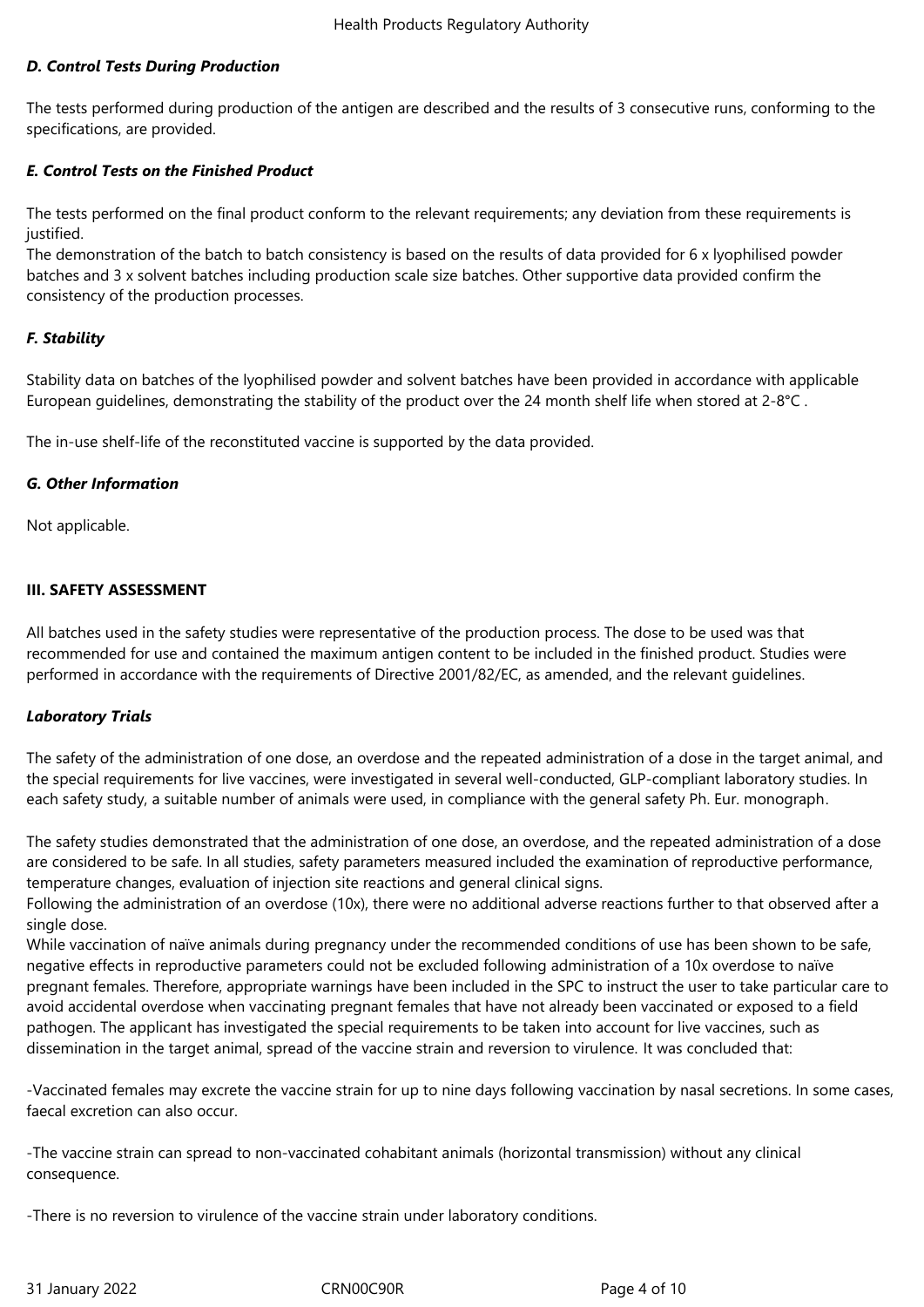## *Study of residues*

All excipients included in the composition of this vaccine are listed in Annex 1 of Commission Regulation (EU) 37/2010 (not being necessary for the protection of public health to establish MRLs). Consequently, there is no need to perform residue studies for the vaccine and no withdrawal period is proposed.

## *User Safety*

The main risk concerning user safety is accidental self-injection. However, although the vaccine is live, it is not known to infect humans, and no other components are present in the vaccine that would present a risk to the user. It is accepted that use of the vaccine does not pose an unacceptable risk to the user. Advice is included in the SPC to seek medical advice in the event that an adverse reaction was to occur following accidental self-injection.

#### *Interactions*

A compatibility claim for the use of Unistrain PRRS with another veterinary medicinal product has not been established. Therefore the standard warning when no information is available concerning the use of this product with any other veterinary medicinal product is included in the SPC.

### *Field Studies*

One multicentric, positively-controlled field trial was performed, which was conducted in two EU Member States in commercial pig farms known to be affected by the presence of the PRRS virus. A total number of 869 female pigs were included, approximately half of which were vaccinated with a positive control (a different commercially available live PRRS virus vaccine). The results obtained reflected those observed in the laboratory safety studies (slight increases in temperature and mild injection site reactions were observed) and the reproductive parameters of animals vaccinated with Unistrain PRRS were not inferior to the reproductive parameters of animals in the positive control group.

#### *Environmental Risk Assessment*

The applicant provided a first phase environmental risk assessment in compliance with the relevant guideline which showed that no further assessment is required. The conclusions of the environmental risk assessment, that there is a very low risk to the environment associated with use of the vaccine, were accepted. The applicant has included the standard disposal statement for live vaccines on the product literature.

### **IV. CLINICAL ASSESSMENT**

The applicant justified that the vaccine strain included in Unistrain PRRS is relevant to the current epidemiological situation in the EU. Two different heterologous challenge strains were employed in the laboratory efficacy trials. A multicentric field trial was conducted in two EU member states, for which data concerning the circulating strains prior to conduct of the trial confirmed that the PRRS virus strains in each country had different geographic origin and were non-contemporaneous with the vaccine strain.

### *IV.B Clinical Studies*

### *Laboratory Trials*

The claimed indications for Unistrain PRRS are supported by different laboratory efficacy studies, which included either naïve gestating sows vaccinated at 8 – 9 weeks of gestation or naïve gilts vaccinated four weeks prior to mating, i.e. in accordance with the recommended vaccination schedule. The vaccine was administered at the minimum dose recommended for vaccination (10<sup>3.5</sup>CCID<sub>50</sub>/dose), via the recommended route of administration (intramuscular). Challenge of study animals at 30 days post-vaccination was conducted with a heterologous PRRS virus isolate in two studies, and with another heterologous isolate in one study. In each efficacy study, a suitable number of vaccinated and control animals were included.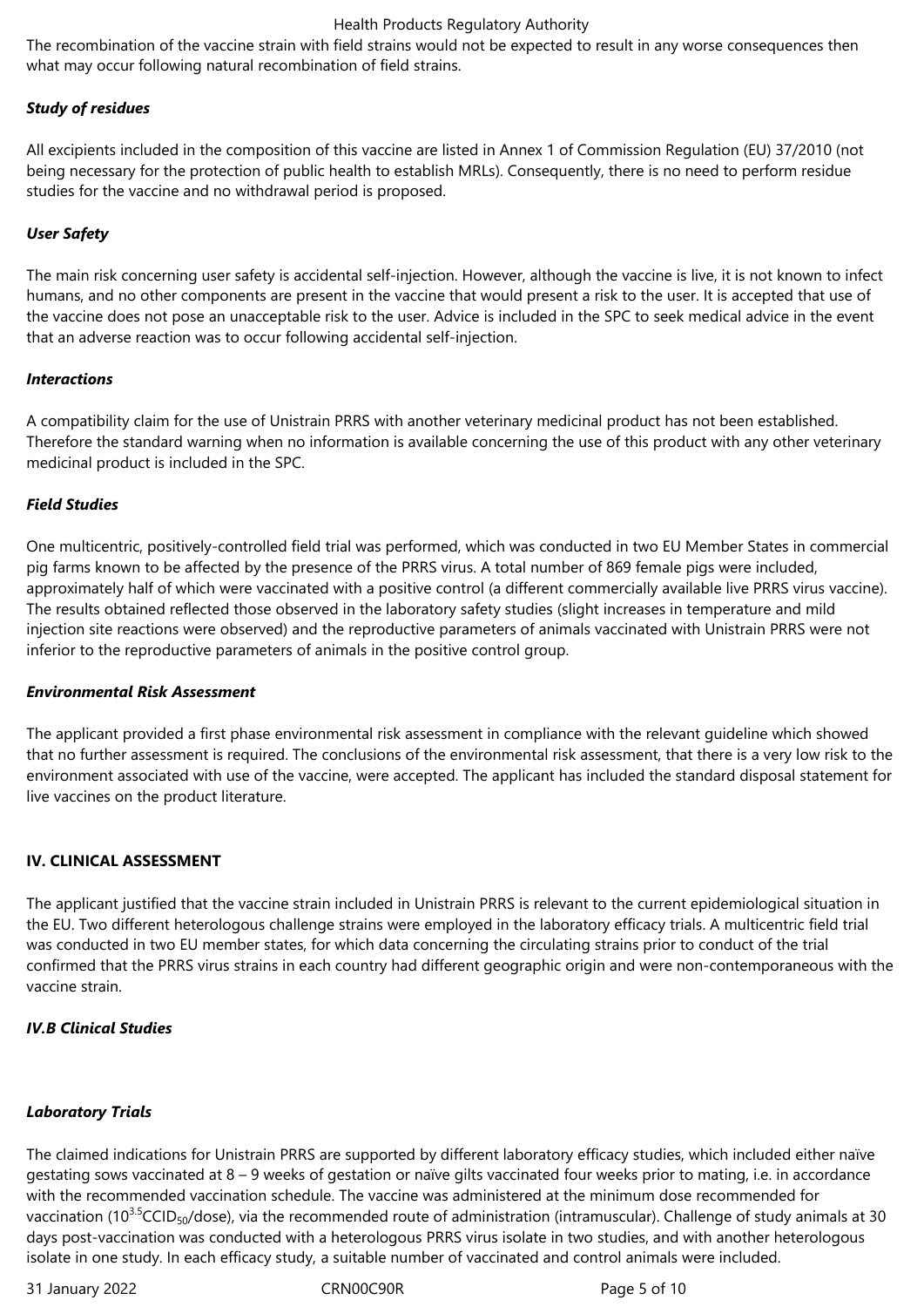The efficacy of the product has been demonstrated in the laboratory studies in accordance with the relevant requirements which show the efficacy of the vaccine with regard to the following claims:

-Reduction in reproductive disorders.

-Reduction in the incidence and duration of viraemia.

-Reduction in transplacental virus transmission.

-Reduction in tissue virus load and clinical signs associated with infection with strains of PRRS virus.

-Reduction in the detrimental impact of PRRS virus infection on piglet performance (mortality and weight gain) within the first 28 days of life.

Although seroconversion was shown to occur by 15 days post-vaccination, protection from challenge has been demonstrated at 30 days post-vaccination, therefore the onset of immunity is 30 days post-vaccination.

The duration of protection is demonstrated at 16 weeks.

## *Field Trials*

The applicant conducted one multicentric, positively-controlled field trial including farms from two EU member states which were known to be affected by the PRRS virus. Efficacy parameters evaluated in the field trial included the Reproductive Index, which took into account the number of live born piglets per sow corrected by the farrowing rate, percentage of abortions, conception at  $1<sup>st</sup>$  service, gestation length, lactation length and weaning to breeding interval. The results of the field trial demonstrated that Unistrain PRRS was as effective as a different commercially available live PRRS virus vaccine in farms which are known to be affected by the PRRS virus.

## **V. OVERALL CONCLUSION AND BENEFIT/RISK ASSESSMENT**

The data submitted in the dossier demonstrate that when the product is used in accordance with the Summary of Product Characteristics, the benefit/risk profile for the target species is favourable and the quality and safety of the product for humans and the environment is acceptable.

### **VI. POST-AUTHORISATION ASSESSMENTS**

The SPC and package leaflet may be updated to include new information on the quality, safety and efficacy of the veterinary medicinal product. The current SPC is available on the HPRA website.

This section contains information on significant changes which have been made after the original procedure which are important for the quality, safety or efficacy of the product.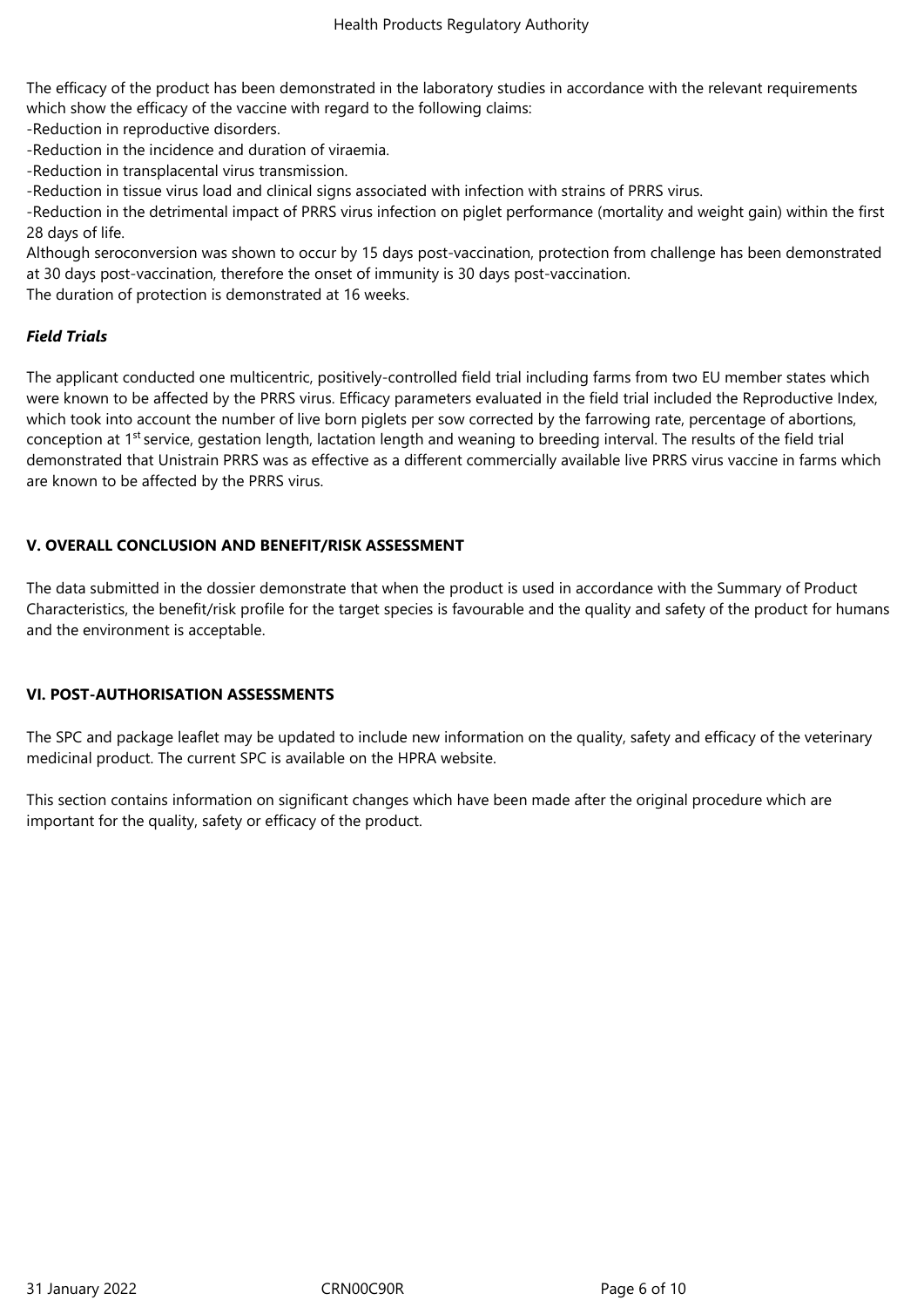# *Changes:*

# *Safety/Efficacy Change*

| Summary of change                                                                                                   | Approval date                 |
|---------------------------------------------------------------------------------------------------------------------|-------------------------------|
| (Application number)                                                                                                |                               |
| To allow mixing of UNISTRAIN PRRS and ERYSENG PARVO (IE/V/0287/001/DC) for<br>administration at one injection site. | 15 <sup>th</sup> January 2015 |
| (EMEA/V/C/002762/WS/0618 (001)                                                                                      |                               |

# *Safety/Efficacy Change*

| Summary of change                                                                                                  | Approval date              |
|--------------------------------------------------------------------------------------------------------------------|----------------------------|
| (Application number)                                                                                               |                            |
| Addition of a new therapeutic indication: Expansion of the target species to include<br>piglets of 4 weeks of age. | 22 <sup>nd</sup> July 2015 |
| IE/V/0287/001/II/002                                                                                               |                            |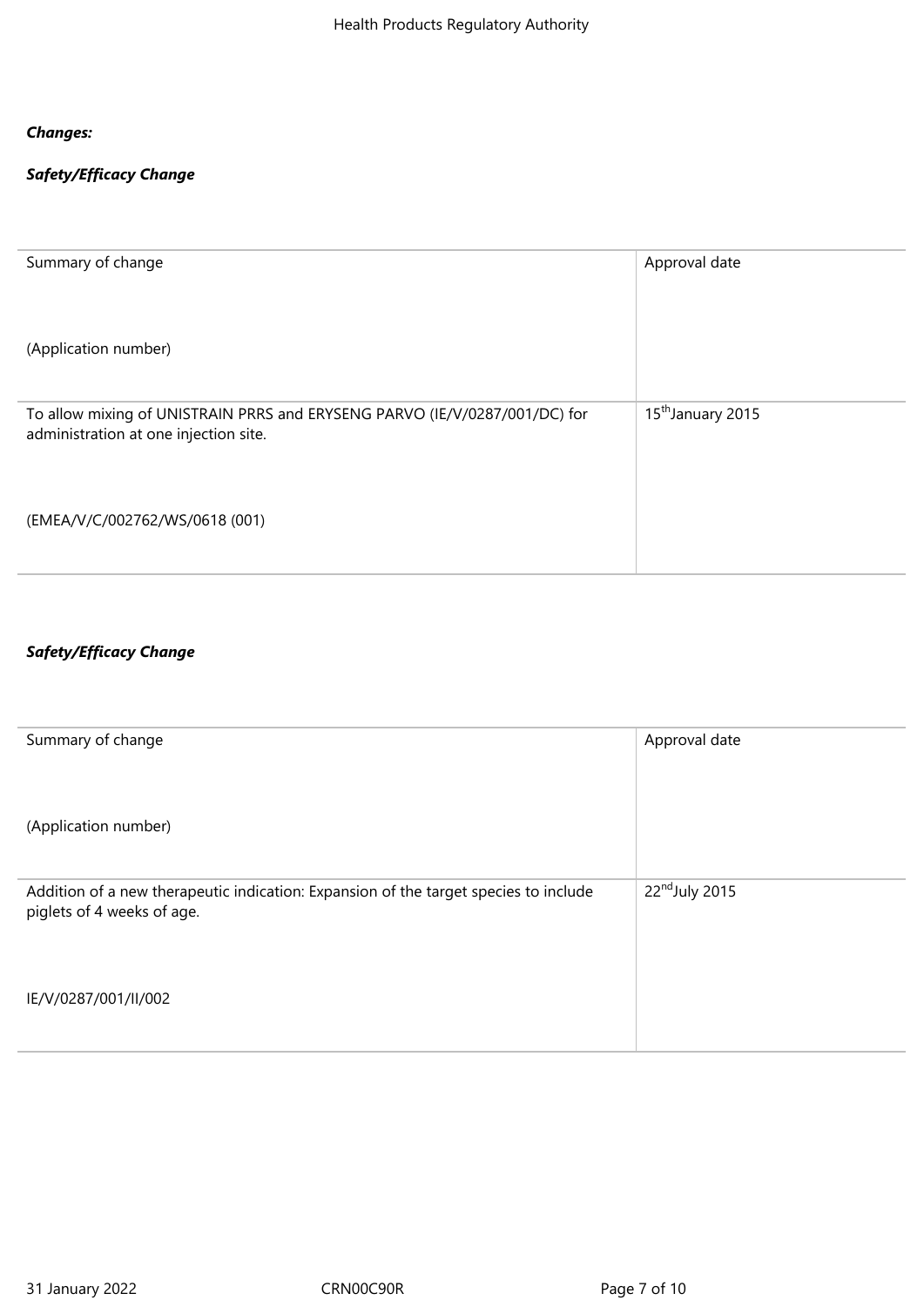| Summary of change                                                                                                                                                                | Approval date              |
|----------------------------------------------------------------------------------------------------------------------------------------------------------------------------------|----------------------------|
| (Application number)                                                                                                                                                             |                            |
| Addition of a new administration route: Intradermal administration introduced as an<br>alternative to intramuscular administration for vaccination of piglets of 4 weeks of age. | 22 <sup>nd</sup> July 2015 |
| IE/V/0287/001/DX/003                                                                                                                                                             |                            |

# *Quality change*

| Summary of change                                                      | Approval date                |
|------------------------------------------------------------------------|------------------------------|
| (Application number)                                                   |                              |
| Change in the pack size of the finished product (IE/V/0287/001/II/003) | 01 <sup>st</sup> August 2015 |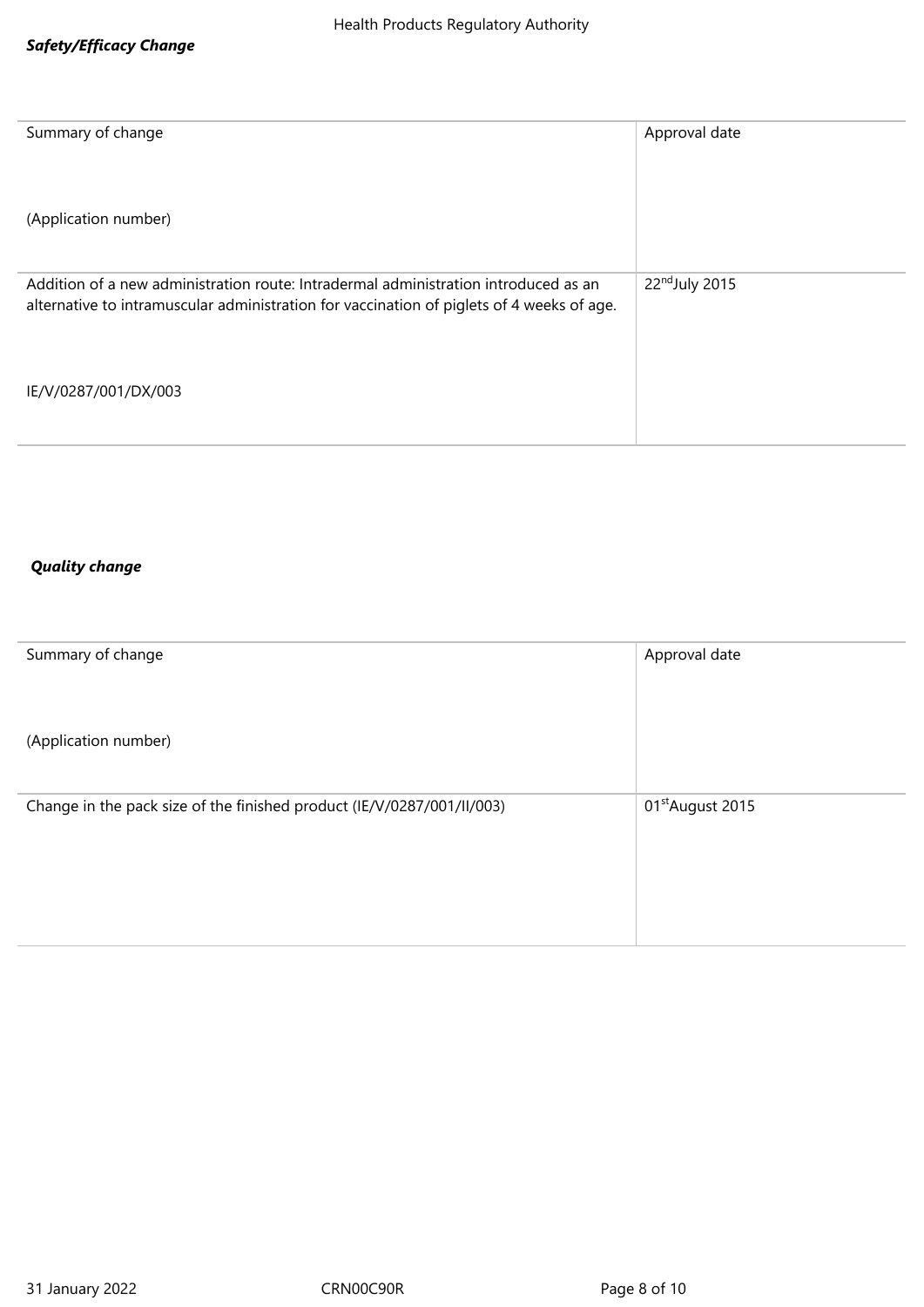| Summary of change                                                                                        | Approval date                |
|----------------------------------------------------------------------------------------------------------|------------------------------|
| (Application number)                                                                                     |                              |
| Introduction of PET containers as an alternative container for the PBS solvent<br>(IE/V/0287/001/II/005) | 01 <sup>st</sup> August 2015 |
|                                                                                                          |                              |

# *Safety/Efficacy Change*

| Summary of change                                                                                                                                                                                                                                                                                                                                                                                                                                   | Approval date                  |
|-----------------------------------------------------------------------------------------------------------------------------------------------------------------------------------------------------------------------------------------------------------------------------------------------------------------------------------------------------------------------------------------------------------------------------------------------------|--------------------------------|
| (Application number)                                                                                                                                                                                                                                                                                                                                                                                                                                |                                |
| Addition of a new administration route: Intradermal administration introduced as an<br>alternative to intramuscular administration for vaccination of breeding females. This<br>change was supported by the provision of new safety and efficacy data. It was accepted<br>that the indications for use and the safety profile in breeding females are comparable<br>when the vaccine is administered by the intramuscular or the intradermal route. | 21 <sup>st</sup> December 2017 |
| (IE/V/0287/001/II/007)                                                                                                                                                                                                                                                                                                                                                                                                                              |                                |

# *Safety/Efficacy & Quality Change*

Summary of change

Approval date